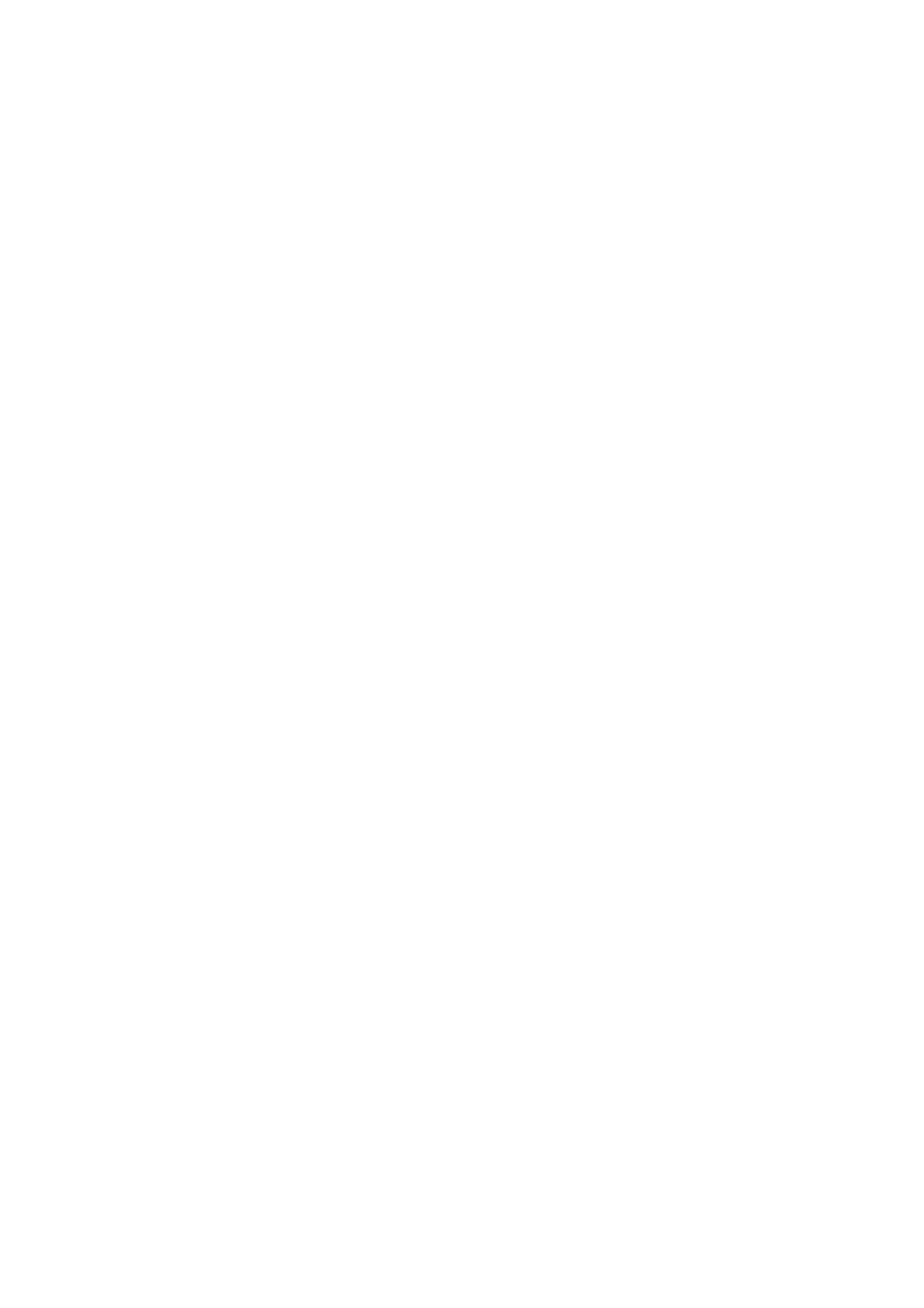## **4 th MEETING OF PARTIES Draft Resolution No. 5**

## **Disturbance**

The Meeting of the Parties:

RECALLING that the Agreement on the Conservation of Small Cetaceans of the Baltic and North Seas stipulates that ASCOBANS work towards "the prevention of other significant disturbance, especially of an acoustic nature";

RECALLING Resolution No. 4 of the Third Meeting of the Parties;

REAFFIRMING that the difficulty of proving the detrimental effects of acoustic disturbance on cetaceans necessitates a precautionary approach in dealing with this issue;

NOTING the results of the ASCOBANS study on disturbance to cetaceans by shipping published in June 2003;

RECOGNISING the national sensitivities in relation to military activities;

COMMENDING the development by the United Kingdom of Regulatory Guidelines on Seismic Surveys and the adoption by Belgium of legislation providing for the establishment of guidelines such as those established by the United Kingdom;

## REITERATES its invitation to Parties and Range States to

introduce guidelines on measures and procedures for seismic surveys that provide the opportunity to

- a) alter the timing of surveys or to minimise their duration;
- b) reduce noise levels as far as practicable;
- c) avoid starting surveys when cetaceans are known to be in the immediate vicinity;
- d) introduce further measures in areas of particular importance to cetaceans;
- e) develop a monitoring system that will enable adaptive management of seismic survey activities;